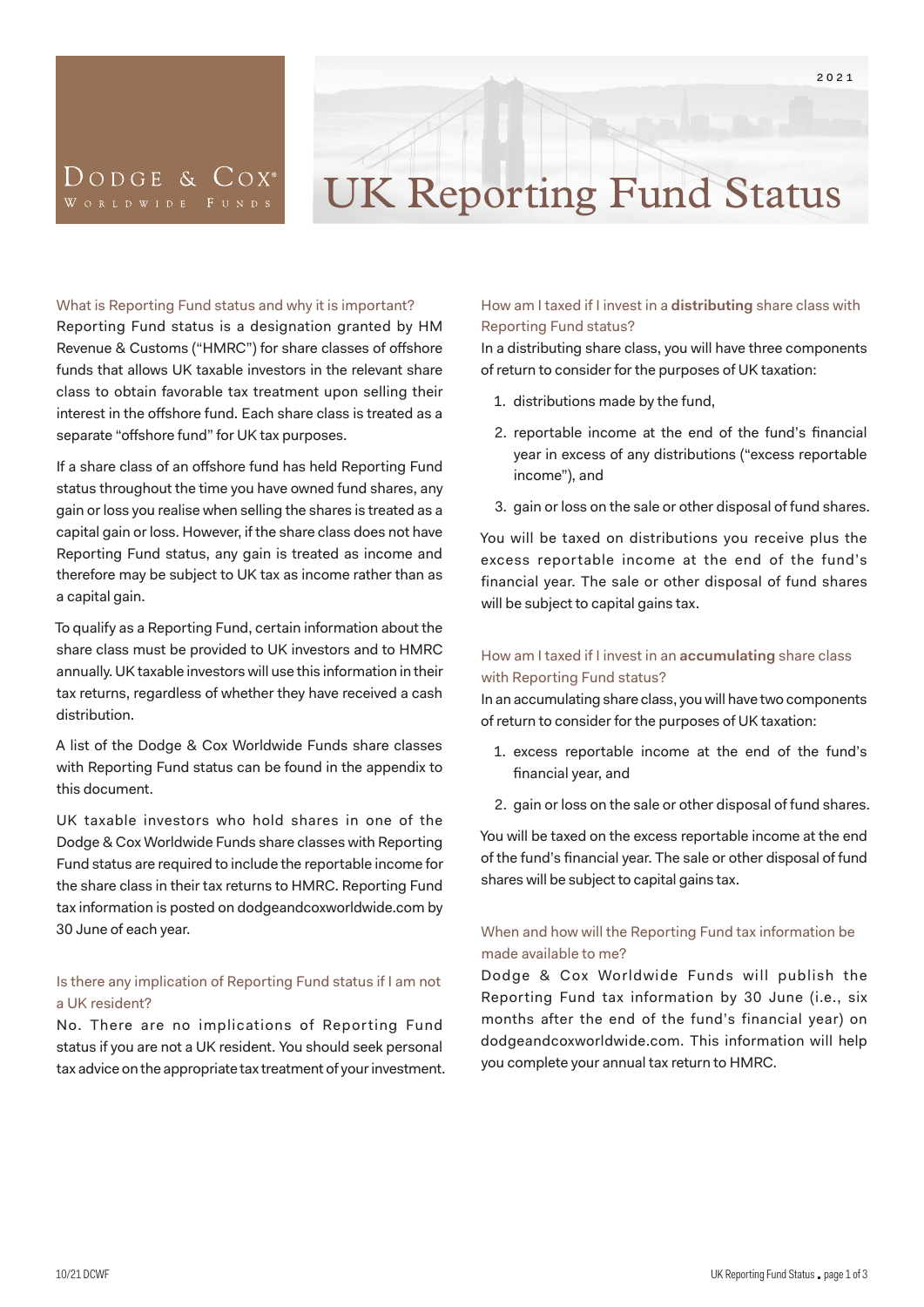#### What is the excess reportable income figure and where should it go?

The excess reportable income figure is the excess of the amount of income earned per share, as calculated under UK tax rules, over the amount actually distributed per share during the fund's financial year. You are required to report this figure to HMRC as income in your tax return. Excess reportable income is provided on a per share basis—you should multiply the per share amount by the number of shares you held at the end of the fund's financial year. This amount, plus any actual distributions received during your tax year (even if reinvested), will be considered "Foreign Income" in your tax return to HMRC.

#### When should the distributions and excess reportable income be reflected in my tax return?

The distributions made by the fund should be included in your tax return for the period in which the date of payment (or reinvestment) fell. The excess reportable income is deemed to be received six months after the end of the fund's financial year and should be included in your tax return on that basis.

For example, an investor holds 1,000 shares of a fund that made a distribution in June 2020 of £0.04 per share. The fund also had excess reportable income for the year ended 31 December 2020 of £0.01 per share. The investor will be deemed to have received £40 in June 2020 to be included in their 2020/2021 tax return to HMRC, and £10 on 30 June 2021 (i.e., six months after the end of the fund's financial year ended 31 December 2020) to be included in their 2021/2022 tax return to HMRC.

|                                                                                                                           | Report in<br>UK Tax Year<br>2020/2021 | Report in<br>UK Tax Year<br>2021/2022 |
|---------------------------------------------------------------------------------------------------------------------------|---------------------------------------|---------------------------------------|
| Actual Distributions in June<br>2020                                                                                      | x                                     |                                       |
| Excess Reportable Income<br>for the fund's financial year<br>ended 31 December 2020<br>deemed distributed<br>30 June 2021 |                                       | x                                     |

#### If I sell shares during the fund's financial year, how am I taxed on the excess reportable income?

You will only be taxed on excess reportable income to the extent that you own shares on the last day of the fund's financial year (i.e., 31 December).

#### Will the Reporting Fund tax information include an equalisation adjustment?

Under normal circumstances, Dodge & Cox Worldwide Funds does not operate equalisation.

#### How is my taxable gain calculated when I sell shares?

To calculate the taxable gain, you should adjust the cost basis of your shares by the accumulated excess reportable income on which you have been previously taxed.

For example, an investor acquires 1,000 shares in a fund for £10 per share (total cost of £10,000) and holds those shares for three years. The fund has excess reportable income of £0.05 per share for each of those years (total of £0.15 per share). This is treated as additional expenditure on the acquisition of the shares and the adjusted cost basis would be £10,150 after three years (£0.15 x 1,000 shares + £10,000). If the investor then sells the shares for £11 per share (total proceeds of £11,000), the realised gain would be £850 (£11,000–£10,150).

Dodge & Cox Worldwide Funds are not in the business of providing tax or legal advice. These materials and any tax-related statements are not intended or written to be used, and cannot be used or relied upon, by any taxpayer for the purpose of avoiding tax penalties. As tax treatment depends on individual circumstances and may be subject to change in the future, any taxpayer should seek advice based on the taxpayer's particular circumstances from an independent tax advisor on the implications of making an investment in Dodge & Cox Worldwide Funds.